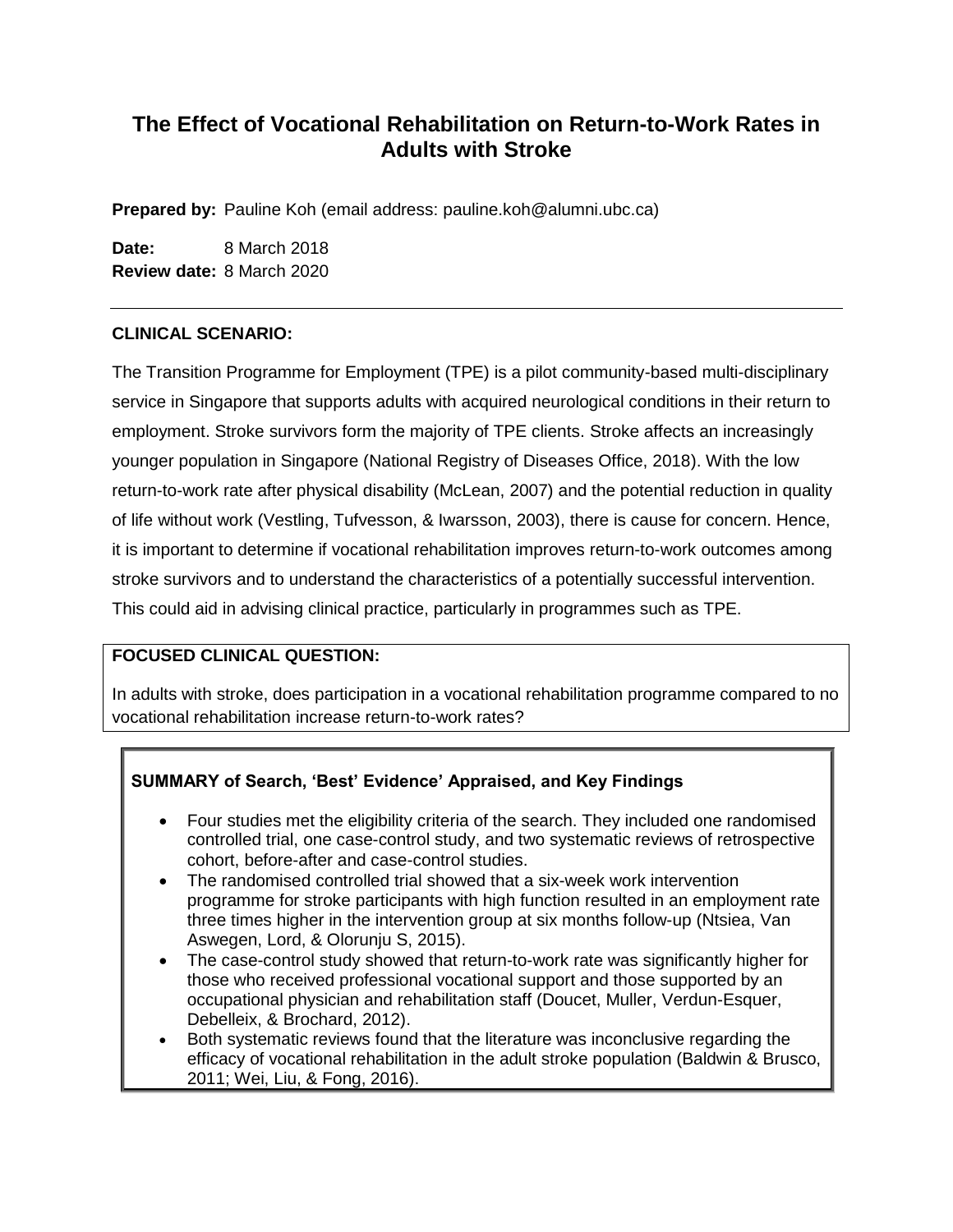## **CLINICAL BOTTOM LINE:**

There is limited, level II evidence demonstrating that vocational rehabilitation interventions can improve the return-to-work rate in higher functioning adults with stroke. Additional research is needed for further conclusions to be made for the wider population of adults with stroke.

**Limitation of this CAT:** This critically appraised paper (or topic) was prepared for a graduate course assignment and reviewed by an instructor.

## **SEARCH STRATEGY:**

#### **Terms used to guide Search Strategy:**

- **Patient/Client Group: Adults between the ages of 18 to 65 years diagnosed with stroke**
- **I**ntervention: Vocational rehabilitation (any intervention that aims to return a sick or injured person to work or readiness for work)
- **C**omparison: No vocational rehabilitation
- **O**utcome(s): Return-to-work rates

| Databases and<br><b>Sites Searched</b>                                                                            | <b>Search Terms</b>                                                                                                                                                                                            | <b>Limits Used</b>                               |
|-------------------------------------------------------------------------------------------------------------------|----------------------------------------------------------------------------------------------------------------------------------------------------------------------------------------------------------------|--------------------------------------------------|
| Cochrane Database<br>of Systematic<br>Reviews (CDSR),<br><b>Cochrane Central</b><br><b>Register of Controlled</b> | "Stroke (MESH), stroke or cva or<br>cerebrovascular accident" AND "Vocational<br>rehabilitation (MESH), vocational<br>rehabilitation* or work rehabilitation*"                                                 | none                                             |
| Trials (CENTRAL)                                                                                                  |                                                                                                                                                                                                                |                                                  |
| <b>CINAHL</b>                                                                                                     | "Stroke (MESH), stroke or cva or<br>cerebrovascular accident" AND "Vocational<br>rehabilitation (MESH), vocational<br>rehabilitation* or supported employment"                                                 | English language                                 |
| Medline (OVID)                                                                                                    | "Stroke (MESH), stroke or cva or<br>cerebrovascular accident" AND "Vocational<br>rehabilitation (MESH), vocational<br>rehabilitation* or work hardening or work<br>rehabilitation* or return to work program*" | English language<br>all adult (19 plus<br>years) |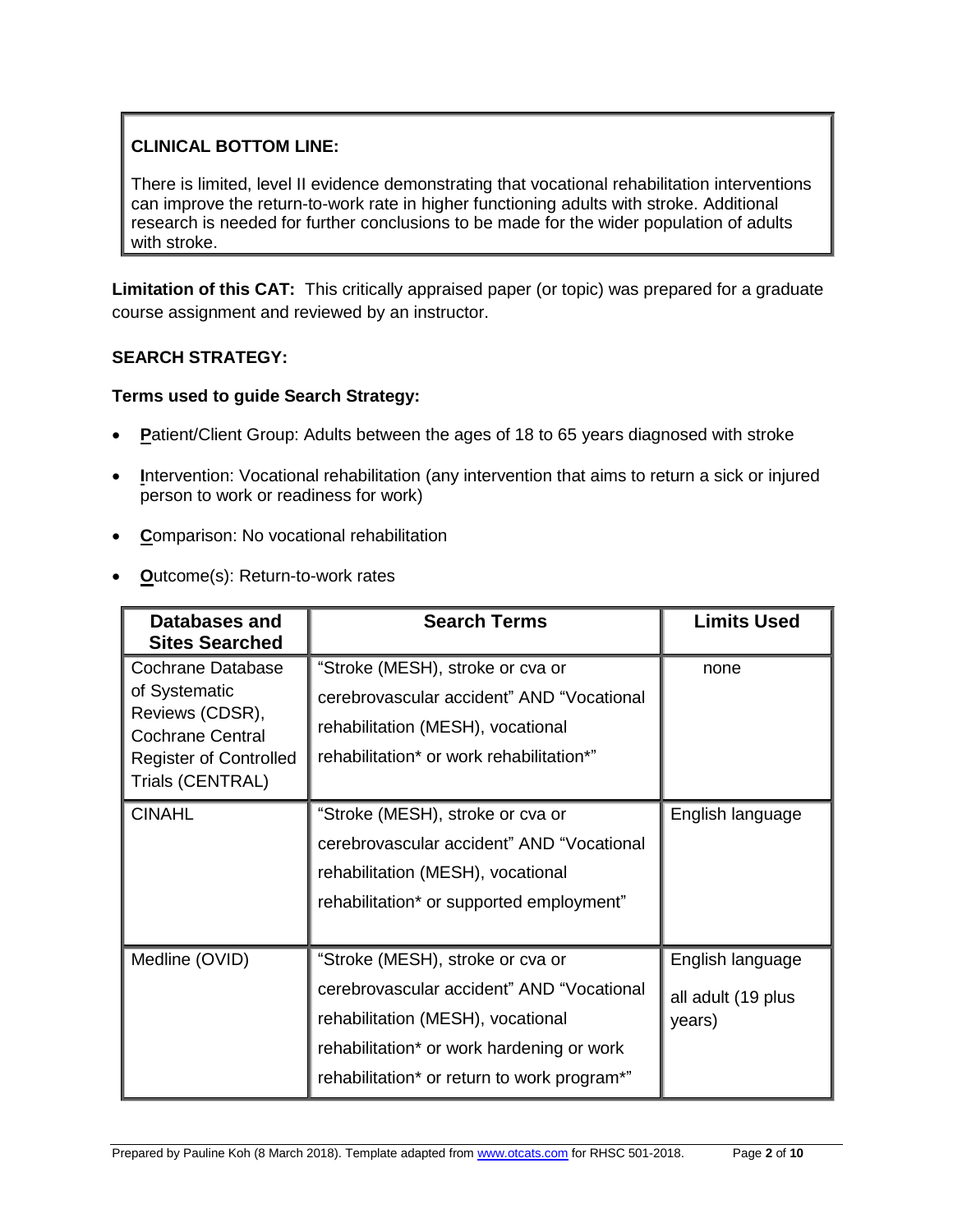## **INCLUSION and EXCLUSION CRITERIA**

- Inclusion:
	- 1) Study population includes adults diagnosed with stroke
	- 2) Attempts to compare vocational rehabilitation with usual care or alternative intervention
	- 3) Measures employment rate as an outcome
- Exclusion:
	- 1) Sample population with diagnoses of "traumatic brain injury" or "acquired brain injury"
	- 2) Studies that only include physical rehabilitation or do not provide details of intervention
	- 3) Measures non work-related outcomes only

## **RESULTS OF SEARCH**

Four relevant studies were located and categorised as shown in Table 1 below.

| Table 1: Summary of Study Designs of Articles Retrieved |
|---------------------------------------------------------|
|---------------------------------------------------------|

| Study Design/ Methodology of<br><b>Articles Retrieved</b>                  | Level*         | Number<br>Located | Author (Year)                                                              |
|----------------------------------------------------------------------------|----------------|-------------------|----------------------------------------------------------------------------|
| Randomised controlled trial                                                | 2              |                   | (Ntsiea et al., 2015)                                                      |
| Retrospective case-control Study                                           | $\overline{A}$ |                   | (Doucet et al., 2012)                                                      |
| Systematic reviews                                                         |                | 2                 |                                                                            |
| i) of retrospective cohort studies<br>ii) of retrospective cohort studies, | 3<br>3         |                   | i) (Baldwin & Brusco, 2011; Wei<br>et al., 2016)<br>ii) (Wei et al., 2016) |
| case-control study, and one RCT                                            |                |                   |                                                                            |

\* Level based on "The Oxford 2011 Levels of Evidence" (Howick et al., 2011).

## **BEST EVIDENCE**

The following study/paper (Ntsiea et al., 2015) was identified as the 'best' evidence and selected for critical appraisal. Reasons for selecting this study included:

- The study purpose and sample population was most similar to the clinical (PICO) question.
- It was a randomised controlled trial (RCT), which is the ideal study design for questions that aim to investigate the effectiveness of an intervention.
- The study was published recently. Though there was a systematic review that was published a year later, it included many studies that did not meet the inclusion criteria and hence its summary of effects was diluted.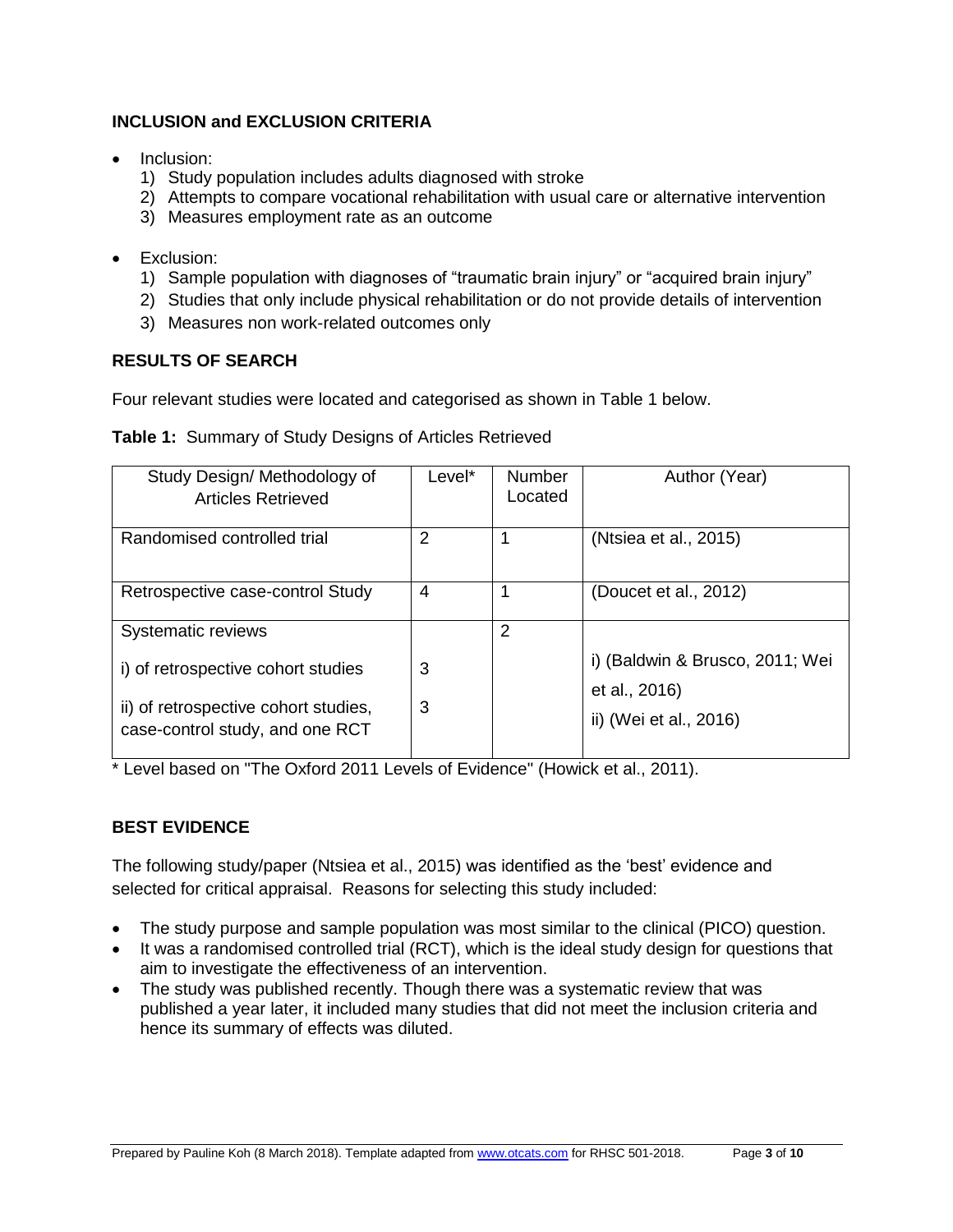#### **SUMMARY OF BEST EVIDENCE**

**Table 2:** Description and appraisal of:

Ntsiea, M.V., Aswegan, H.V., Lord, S., & Olorunju S., S. (2015). The effect off a workplace intervention programme on return to work after stroke: a randomised controlled trial. *Clinical Rehabilitation*. 29(7):663-673.

## **Aim/Objective of the Study:**

"To determine the effect of a workplace intervention programme on the rate of return to work of previously employed stroke survivors in the Gauteng province of South Africa." (Ntsiea et al., 2015)

## **Study Design:**

The study was an RCT, with assessors blinded and subjects not blinded. Allocation was concealed with the use of opaque envelopes and this was performed by an independent research assistant. An Excel computer programme completed the randomization. Outcomes were measured at 3 months and 6 months follow-up.

## **Setting:**

Subjects were recruited from three hospitals in the Gauteng province of South Africa and participants participated in the intervention at their workplaces and hospitals (only for the first session involving assessment).

#### **Participants:**

- $\bullet$  N = 80 (40 in control group, 40 in intervention group).
- The inclusion criteria included: (1) aged between 18 and 60 years, (2) employed in formal work sector at time of stroke, (3) less than 8 weeks post-stroke.
- The exclusion criteria were: (1) Barthel Index score of less than 12 out of 20, (2) involvement in another workplace intervention programme at time of study, (3) reported premorbid dependence in activities of daily living (ADLs), (4) unwilling to return to work after stroke.
- Subjects were recruited from three hospitals which offer stroke rehabilitation services, based on the eligibility criteria. No details were provided regarding recruitment procedures.
- The sample was randomised into intervention and control groups.
- Key demographic information of subjects include a mean age of 45 years, 51% males, and average stroke duration of 4.6 weeks. Baseline demographic factors were similar for both groups except the intervention group had:
	- more with left-hemiplegia;
	- higher level of education;
	- higher monthly income;
	- less with a helper at home.
- The authors reported a total of 8 dropouts, with 5 dropouts (2 deaths, 3 moved away) from the intervention group and 3 dropouts (2 deaths, 1 moved away) from the control group.

#### **Intervention Investigated**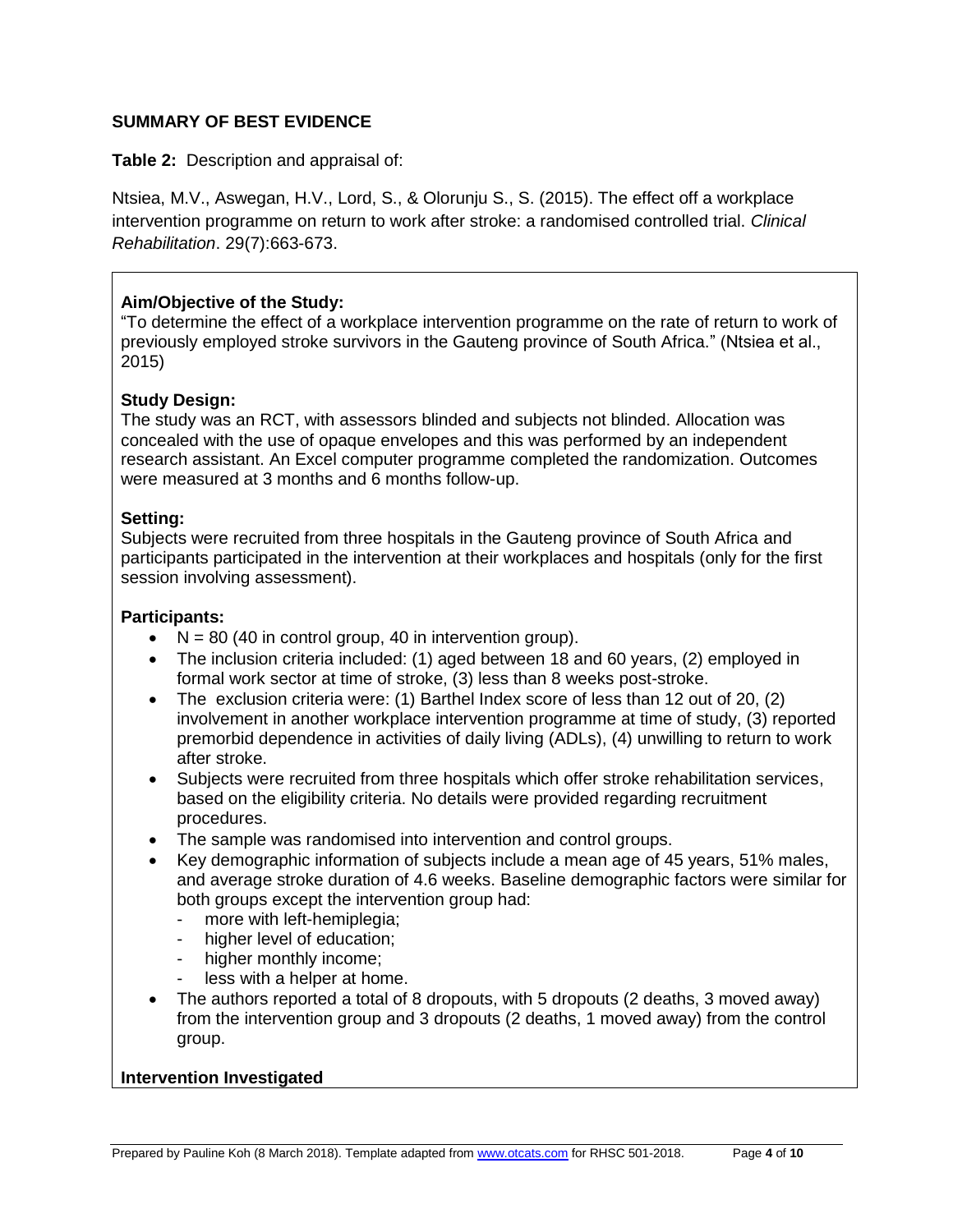The six-week workplace intervention programme was individually tailored based on functional ability and workplace demands (Ntsiea et al., 2015, Appendix A):

- Details of intervention: Work skills assessment and job evaluation were conducted before formulation of a treatment plan. Interviews are conducted with the patient and employer to establish consensus on the workplace intervention plan. Work site visits were conducted and a plan for reasonable accommodation was developed. Therapists monitored patients' progress and made modifications accordingly.
- Administered by: a physiotherapist and an occupational therapist, with support from a social worker/ psychologist/ speech therapist when needed.
- Frequency/ Dosage: Once a week for six weeks, for one hour per session except during the work skill assessment session (which took a minimum of four hours).
- Where/ When: Intervention commenced within 8 weeks post-stroke. The first week's session was conducted in hospital and subsequent weeks at the participants' workplace.

## **Outcome Measures**

Primary outcome: Return to work rate

 A return to work questionnaire was used, which included a tick list for participants to indicate whether they returned to work or not.

Researches blinded to participant allocation completed the outcome questionnaire.

## **Main Findings**

- Stroke survivors who participated in the programme had 5.2 times greater odds of returning to work at six months follow-up than those in the control group. The difference was statistically significant (p<0.001).
- At three months, the return to work rate of those in the intervention group was higher than that of control group, but this difference was not statistically significant  $(p=0.13)$ .
- Those with left hemiplegia had 4.4 times greater odds of returning to work compared to those with right hemiplegia, and this was statistically significant (p=0.005).
- Participants who returned to work had significantly better quality of life at 6 months follow-up compared to those who did not return to work (p=0.05).

| Table 3. Comparison of return-to-work rates between groups |                    |          |     |                    |                |  |
|------------------------------------------------------------|--------------------|----------|-----|--------------------|----------------|--|
| Return-to-work<br>(RTW) rates                              | 3 months follow-up |          |     | 6 months follow-up |                |  |
|                                                            | Intervention       | Control  |     | Intervention       | Control        |  |
|                                                            | $(n=40)$           | $(n=40)$ |     | $(n=40)$           | $(n=40)$       |  |
| <b>RTW</b>                                                 | 11 (27%)           | 5(12%)   |     | 24 (60%)           | 8 (40%)        |  |
| No RTW                                                     | 29(73%)            | 35 (88%) |     | 16 (40%)           | 32 (80%)       |  |
|                                                            | $P = 0.13$         |          |     | P < 0.001          |                |  |
| <b>Factors that</b>                                        | Odds ratio         | Standard |     |                    | 95% confidence |  |
| influenced RTW                                             |                    | error    | Z   | p >  z             | interval       |  |
| Intervention group                                         | 5.2                | 2.8      | 3.1 | 0.002              | $1.8 - 15.0$   |  |
| (1)                                                        |                    |          |     |                    |                |  |

(Ntsiea et al., 2015)

## **Original Authors' Conclusions**

A workplace intervention programme comprising work skills and worksite evaluations was beneficial in improving the return-to-work rates of stroke survivors in the Gauteng province of South Africa. (Ntsiea et al., 2015)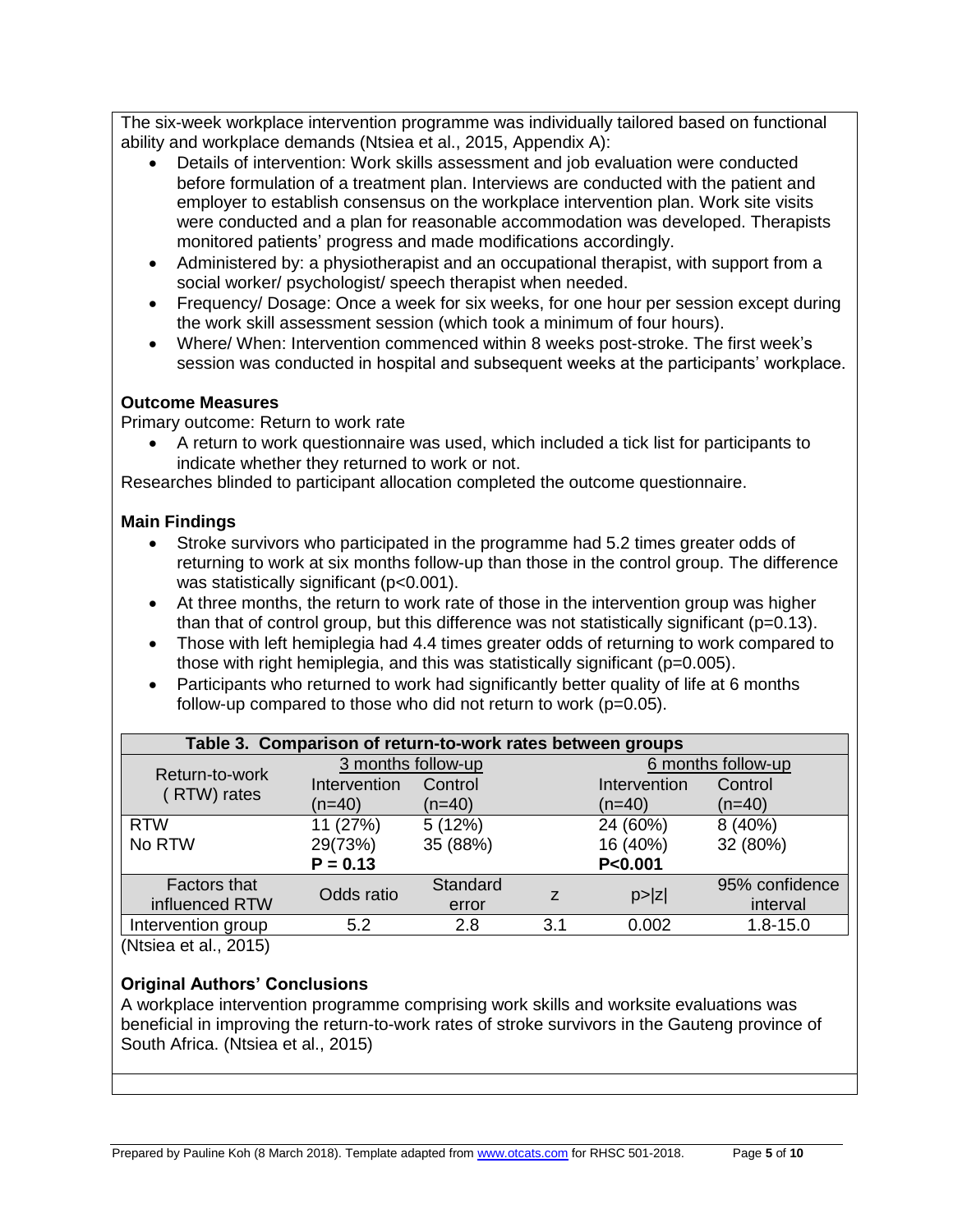**Critical Appraisal** (Law, Stewart, Pollock, Letts, Bosch, & Westmorland (1998). Critical Review Form – Quantitative Studies):

## **Validity**

PEDro score of 7/10.

- This was a single-blinded, randomised controlled trial with intention to treat analysis completed. Allocation was concealed and the dropout rate was less than 15%. Between group comparisons and measures of variability were also reported adequately.
- However, there were several significant baseline differences between groups and it was not possible to blind participants and therapists to the intervention.

#### Study Purpose and Literature

The study purpose was stated clearly and background literature was reviewed to highlight how the study addresses gaps in research and the rationale behind the intervention investigated.

Design

The RCT study design was appropriate for the research question. Potential biases are summarised in Table 4.

| Table 4. Summary of bias |                                                                                                                                                                                                                                                                                                                                                                                                                                                                   |                                                                                                                        |  |  |
|--------------------------|-------------------------------------------------------------------------------------------------------------------------------------------------------------------------------------------------------------------------------------------------------------------------------------------------------------------------------------------------------------------------------------------------------------------------------------------------------------------|------------------------------------------------------------------------------------------------------------------------|--|--|
| Type of bias             | <b>Description</b>                                                                                                                                                                                                                                                                                                                                                                                                                                                | Influence                                                                                                              |  |  |
| 1) Sampling bias         | Attention bias due to more attention provided to the<br>intervention group.<br>Allocation bias due to baseline differences between<br>groups - side of hemiplegia correlates with speech<br>difficulties, which was a prognostic factor for RTW.                                                                                                                                                                                                                  | Favours<br>intervention<br>group                                                                                       |  |  |
| 2) Intervention<br>bias  | Authors did not address contamination and co-<br>intervention during the study, although contamination<br>was screened for using the study's exclusion criteria.<br>Different therapists provided the intervention and<br>there was no mention of training conducted to<br>standardise intervention provided between therapists.<br>Site of intervention was different between groups.<br>Placebo effect was possible due to the lack of blinding<br>of subjects. | Could favour<br>either group<br>contamination)<br>favours control<br>group)<br><b>Favours</b><br>intervention<br>group |  |  |
| 3) Measurement<br>bias   | Lack of "masked" evaluation as RTW outcome was<br>measured using a questionnaire, where self-reporting<br>was done by the non-blinded subject.<br>Validity of the RTW questionnaire was uncertain since<br>no cross-checks were reported to ensure information<br>provided was factual.                                                                                                                                                                           | Favours<br>intervention<br>group                                                                                       |  |  |

#### Sample

The sample was described in detail in Table 1 of the article and sample size calculation was done with a 90% power to detect differences.

#### **Outcomes**

The outcome measure used (a return to work questionnaire) was reported to be valid and reliable.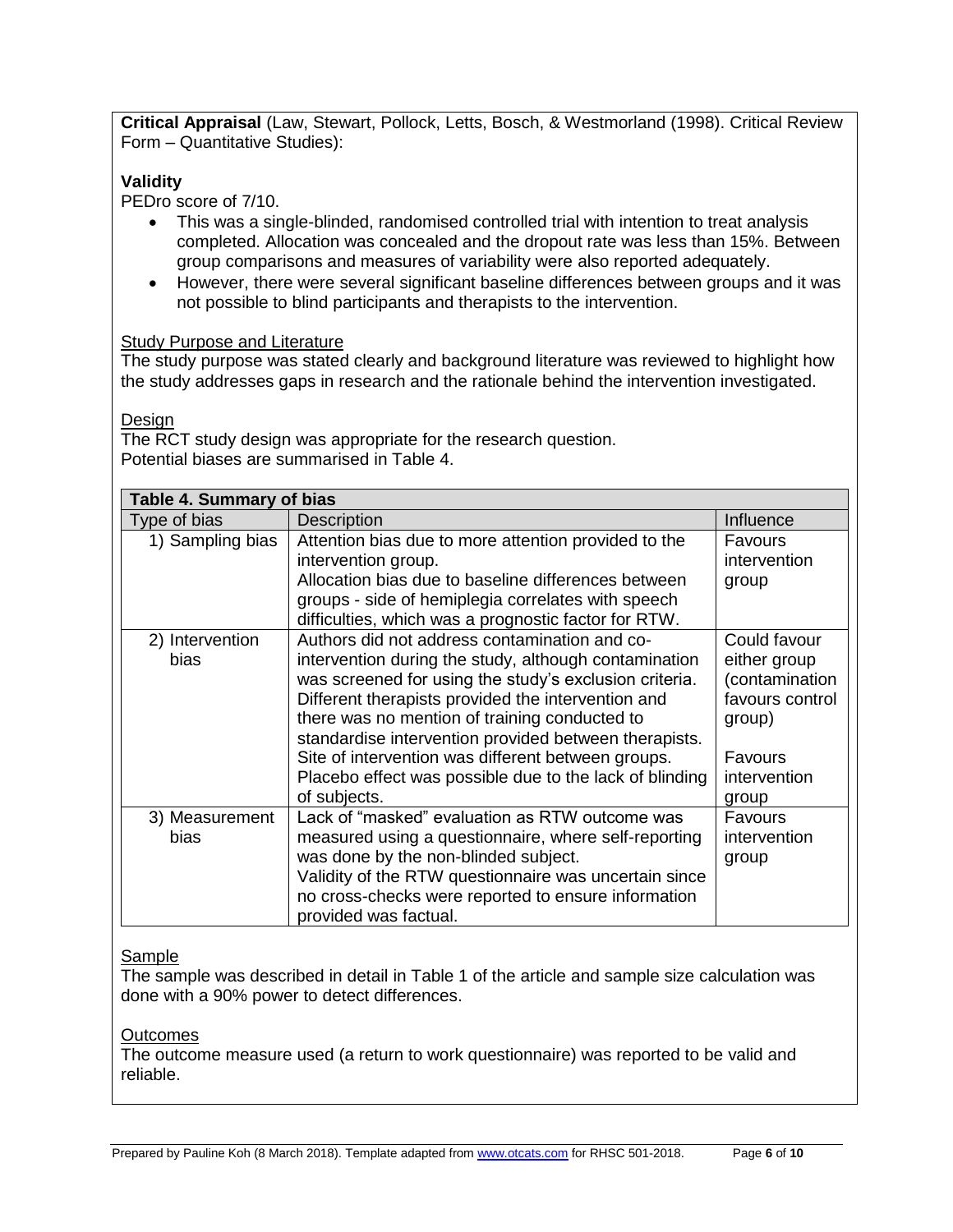#### Intervention

Contamination and co-intervention were not addressed during the study.

#### **Results**

Analysis methods were used appropriately based on the assumption of normal distribution of the data. Statistical significance was reported and clinical significance was discussed.

#### Conclusion and Clinical Implications

Appropriate conclusions were drawn . Limitations of the study include:

- Sample population only included those who were functionally independent.
- Duration of follow-up was short (6 months).
- Return-to-work definition was narrow compared to other studies.
- The study outcomes were limited to returning subjects to working with existing employers, without exploration of new jobs/ employers.
- The authors did not address the possibility of contamination and co-intervention during the study which increases the risk of bias.
- The cost-effectiveness of the intervention was not determined.
- The study was set in the context of South Africa where cultural and economic influences may be different from other countries, including unemployment benefits.

#### **Interpretation of Results**

Transferability to clinical practice may be limited by the following:

- Early intervention may not be feasible for vocational rehabilitation in the community.
- The socio-economic environment and legislation in other countries may influence RTW outcomes (e.g. unemployment benefits, laws to protect discrimination by employers).
- The sample population only included those who were functionally independent, representing a very select sample of clients.
- Intervention could be time-consuming for therapists and lack cost-efficiency.

However, details of the intervention were provided, allowing potential replication.

This RCT showed favourable outcomes of a workplace intervention programme with the intervention group having 5.2 times greater odds of being employed at 6 months. Though results were clinically significant, it is important to note that there were more with left hemiplegia in the intervention group, which was related to higher return-to-work rates. The interplay of hand dominance and side involvement of hemiplegia to return-to-work rates is not known Difference between groups was not significant at the 3 month follow-up, suggesting the possibility that more time was required for successful return to work in the intervention group.

Results were statistically and clinically significant, bearing in mind the potential loss in quality of life, income/ productivity, and economic burden of unemployment post stroke.

#### **Summary/Conclusion:**

There is level-2 evidence to show that an early workplace intervention programme increases return-to-work rates at 6 months in stroke survivors who are functionally independent.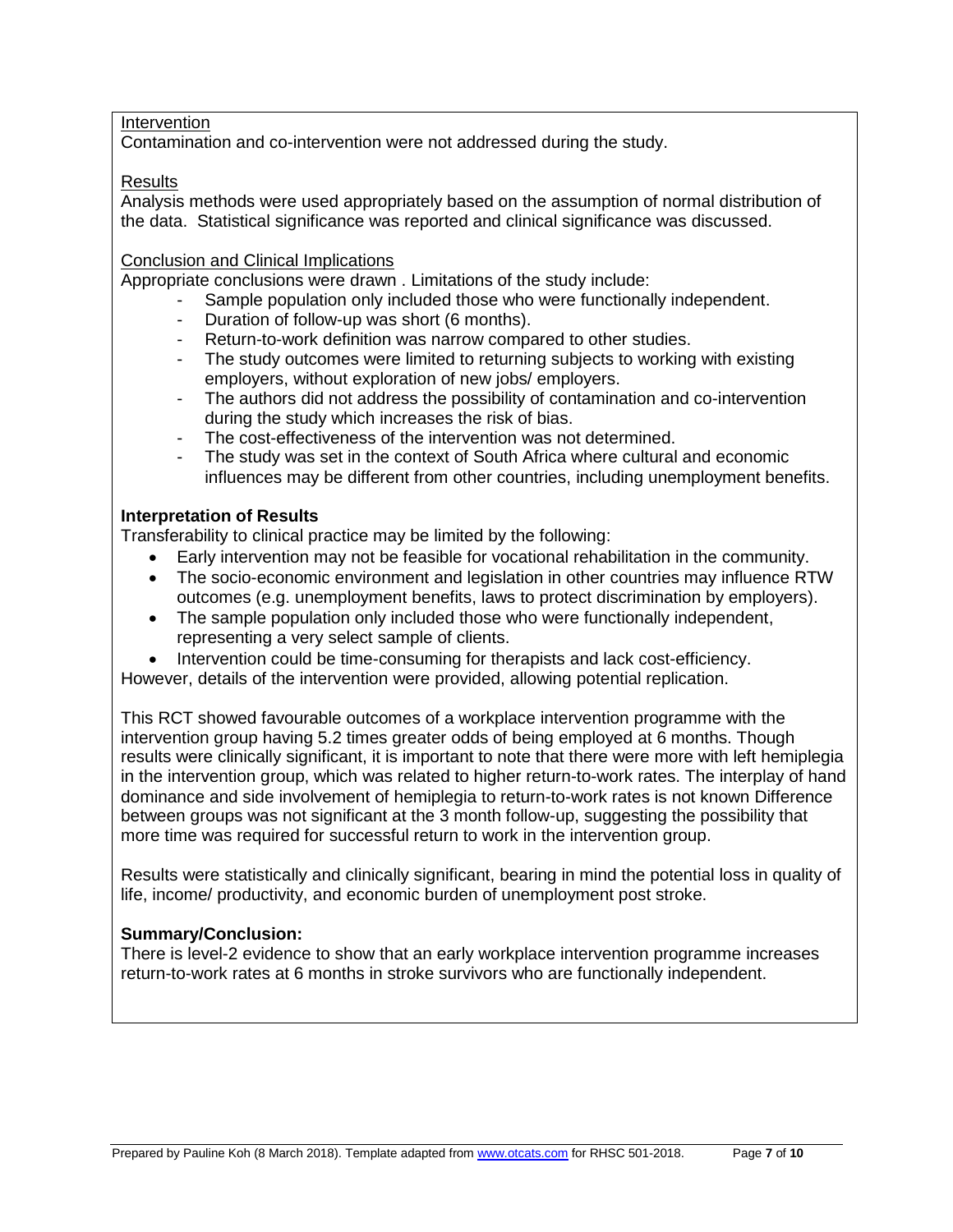## **IMPLICATIONS FOR PRACTICE, EDUCATION and FUTURE RESEARCH**

- The search found only 2 studies with conclusive evidence on the research topic. One was an RCT and the other a case-control study. Both reported significant benefits of vocational rehabilitation on return-to-work rates post stroke, although interventions were described differently in these two studies.
- The RCT showed relatively high methodological quality (PEDro 7/10). However, the sample population excluded those of lower function which was reported as a predictor of lower RTW rates (Black-Schaffer & Osberg, 1990; Doucet et al., 2012). The study also focused only on returning stroke survivors to their existing jobs, thus limiting its results.
- Differences in return-to-work rates in research studies are attributed to variations in the definition of "work", different follow-up periods, and differences in vocational rehabilitation services. (Baldwin & Brusco, 2011) This makes comparison of findings and justification of a particular service model difficult.
- Vocational rehabilitation in Singapore is a growing field and comprehensive programmes that support stroke survivors in returning to employment are scarce. Similarities can be drawn between components of vocational rehabilitation described in the above studies and those that have been adopted in local practice. It is important to advice on the efficacy of these programmes based on both quantitative (RTW rates) and qualitative evidence.
- More high quality evidence is required to determine the effects of vocational rehabilitation on employment in adults with stroke. This should include large RCTs that involve stratification to minimise baseline differences between groups and that have longer follow-up periods. The cost-effectiveness of these programmes should also be evaluated.

## **REFERENCES**

- Baldwin, C., & Brusco, N. K. (2011). The effect of vocational rehabilitation on return-to-work rates post stroke: A systematic review. *Topics in Stroke Rehabilitation, 18*(5), 562-572. doi:10.1310/tsr1805-562
- Black-Schaffer, R. M., & Osberg, J. S. (1990). Return to work after stroke: Development of a predictive model. *Archives of Physical Medicine & Rehabilitation, 71*(5), 285-290. Retrieved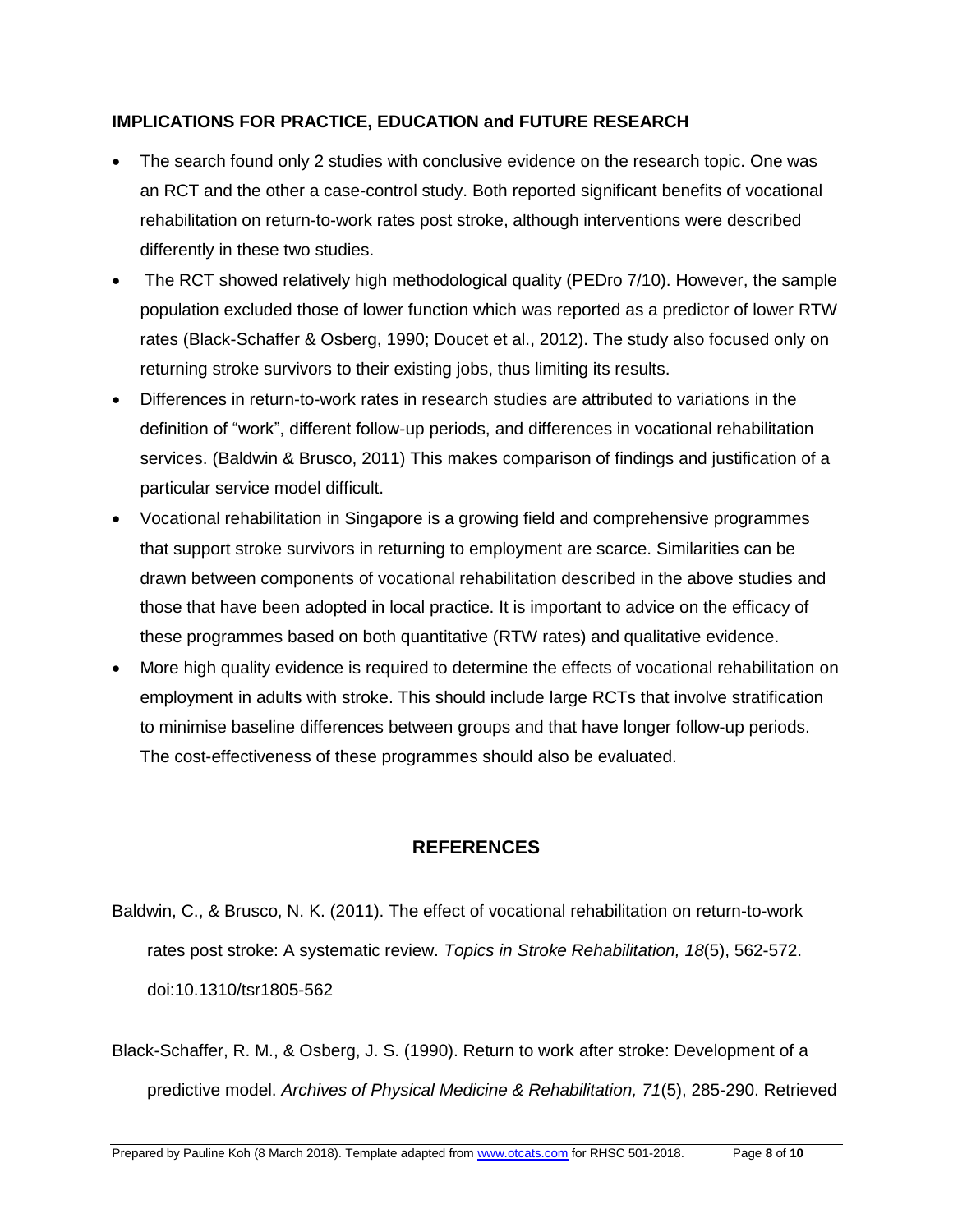from

- [http://ovidsp.ovid.com/ovidweb.cgi?T=JS&CSC=Y&NEWS=N&PAGE=fulltext&D=med3&A](http://ovidsp.ovid.com/ovidweb.cgi?T=JS&CSC=Y&NEWS=N&PAGE=fulltext&D=med3&AN=2327878) [N=2327878](http://ovidsp.ovid.com/ovidweb.cgi?T=JS&CSC=Y&NEWS=N&PAGE=fulltext&D=med3&AN=2327878) [http://gw2jh3xr2c.search.serialssolutions.com?url\\_ver=Z39.88-](http://gw2jh3xr2c.search.serialssolutions.com/?url_ver=Z39.88-2004&rft_val_fmt=info:ofi/fmt:kev:mtx:journal&rfr_id=info:sid/Ovid:med3&rft.genre=article&rft_id=info:doi/&rft_id=info:pmid/2327878&rft.issn=0003-9993&rft.volume=71&rft.issue=5&rft.spage=285&rft.pages=285-90&rft.date=1990&rft.jtitle=Archives+of+Physical+Medicine+%26+Rehabilitation&rft.atitle=Return+to+work+after+stroke%3A+development+of+a+predictive+model.&rft.aulast=Black-Schaffer) [2004&rft\\_val\\_fmt=info:ofi/fmt:kev:mtx:journal&rfr\\_id=info:sid/Ovid:med3&rft.genre=article&rf](http://gw2jh3xr2c.search.serialssolutions.com/?url_ver=Z39.88-2004&rft_val_fmt=info:ofi/fmt:kev:mtx:journal&rfr_id=info:sid/Ovid:med3&rft.genre=article&rft_id=info:doi/&rft_id=info:pmid/2327878&rft.issn=0003-9993&rft.volume=71&rft.issue=5&rft.spage=285&rft.pages=285-90&rft.date=1990&rft.jtitle=Archives+of+Physical+Medicine+%26+Rehabilitation&rft.atitle=Return+to+work+after+stroke%3A+development+of+a+predictive+model.&rft.aulast=Black-Schaffer) [t\\_id=info:doi/&rft\\_id=info:pmid/2327878&rft.issn=0003-](http://gw2jh3xr2c.search.serialssolutions.com/?url_ver=Z39.88-2004&rft_val_fmt=info:ofi/fmt:kev:mtx:journal&rfr_id=info:sid/Ovid:med3&rft.genre=article&rft_id=info:doi/&rft_id=info:pmid/2327878&rft.issn=0003-9993&rft.volume=71&rft.issue=5&rft.spage=285&rft.pages=285-90&rft.date=1990&rft.jtitle=Archives+of+Physical+Medicine+%26+Rehabilitation&rft.atitle=Return+to+work+after+stroke%3A+development+of+a+predictive+model.&rft.aulast=Black-Schaffer) [9993&rft.volume=71&rft.issue=5&rft.spage=285&rft.pages=285-](http://gw2jh3xr2c.search.serialssolutions.com/?url_ver=Z39.88-2004&rft_val_fmt=info:ofi/fmt:kev:mtx:journal&rfr_id=info:sid/Ovid:med3&rft.genre=article&rft_id=info:doi/&rft_id=info:pmid/2327878&rft.issn=0003-9993&rft.volume=71&rft.issue=5&rft.spage=285&rft.pages=285-90&rft.date=1990&rft.jtitle=Archives+of+Physical+Medicine+%26+Rehabilitation&rft.atitle=Return+to+work+after+stroke%3A+development+of+a+predictive+model.&rft.aulast=Black-Schaffer) [90&rft.date=1990&rft.jtitle=Archives+of+Physical+Medicine+%26+Rehabilitation&rft.atitle=](http://gw2jh3xr2c.search.serialssolutions.com/?url_ver=Z39.88-2004&rft_val_fmt=info:ofi/fmt:kev:mtx:journal&rfr_id=info:sid/Ovid:med3&rft.genre=article&rft_id=info:doi/&rft_id=info:pmid/2327878&rft.issn=0003-9993&rft.volume=71&rft.issue=5&rft.spage=285&rft.pages=285-90&rft.date=1990&rft.jtitle=Archives+of+Physical+Medicine+%26+Rehabilitation&rft.atitle=Return+to+work+after+stroke%3A+development+of+a+predictive+model.&rft.aulast=Black-Schaffer) [Return+to+work+after+stroke%3A+development+of+a+predictive+model.&rft.aulast=Black-](http://gw2jh3xr2c.search.serialssolutions.com/?url_ver=Z39.88-2004&rft_val_fmt=info:ofi/fmt:kev:mtx:journal&rfr_id=info:sid/Ovid:med3&rft.genre=article&rft_id=info:doi/&rft_id=info:pmid/2327878&rft.issn=0003-9993&rft.volume=71&rft.issue=5&rft.spage=285&rft.pages=285-90&rft.date=1990&rft.jtitle=Archives+of+Physical+Medicine+%26+Rehabilitation&rft.atitle=Return+to+work+after+stroke%3A+development+of+a+predictive+model.&rft.aulast=Black-Schaffer)**[Schaffer](http://gw2jh3xr2c.search.serialssolutions.com/?url_ver=Z39.88-2004&rft_val_fmt=info:ofi/fmt:kev:mtx:journal&rfr_id=info:sid/Ovid:med3&rft.genre=article&rft_id=info:doi/&rft_id=info:pmid/2327878&rft.issn=0003-9993&rft.volume=71&rft.issue=5&rft.spage=285&rft.pages=285-90&rft.date=1990&rft.jtitle=Archives+of+Physical+Medicine+%26+Rehabilitation&rft.atitle=Return+to+work+after+stroke%3A+development+of+a+predictive+model.&rft.aulast=Black-Schaffer)**
- Doucet, T., Muller, F., Verdun-Esquer, C., Debelleix, X., & Brochard, P. (2012). Returning to work after a stroke: A retrospective study at the physical and rehabilitation medicine center la tour de gassies. *Annals of Physical & Rehabilitation Medicine, 55*(2), 112-127. doi://dx.doi.org/10.1016/j.rehab.2012.01.007
- Law, M., Stewart, D., Pollock, N., Letts, L. Bosch, J., & Westmorland, M. (1998). Critical Review Form – Quantitative Studies. *Evidence-Based Practice Research Group, McMaster University.* Retrieved from https://srs-mcmaster.ca/research/evidence-based-practiceresearch-group/#HSdBLCwK
- McLean, R. (2007). Employment status six months after discharge from inpatient rehabilitation for a mild-to-moderate physical disability. *Annals of the Academy of Medicine, Singapore, 36*(1), 18.
- National Registry of Diseases Office (NDRO) (2018). Singapore Stroke Registry Annual Report 2015. *Singapore Stroke Registry.* Retrieved from

<https://www.nrdo.gov.sg/publications/stroke>